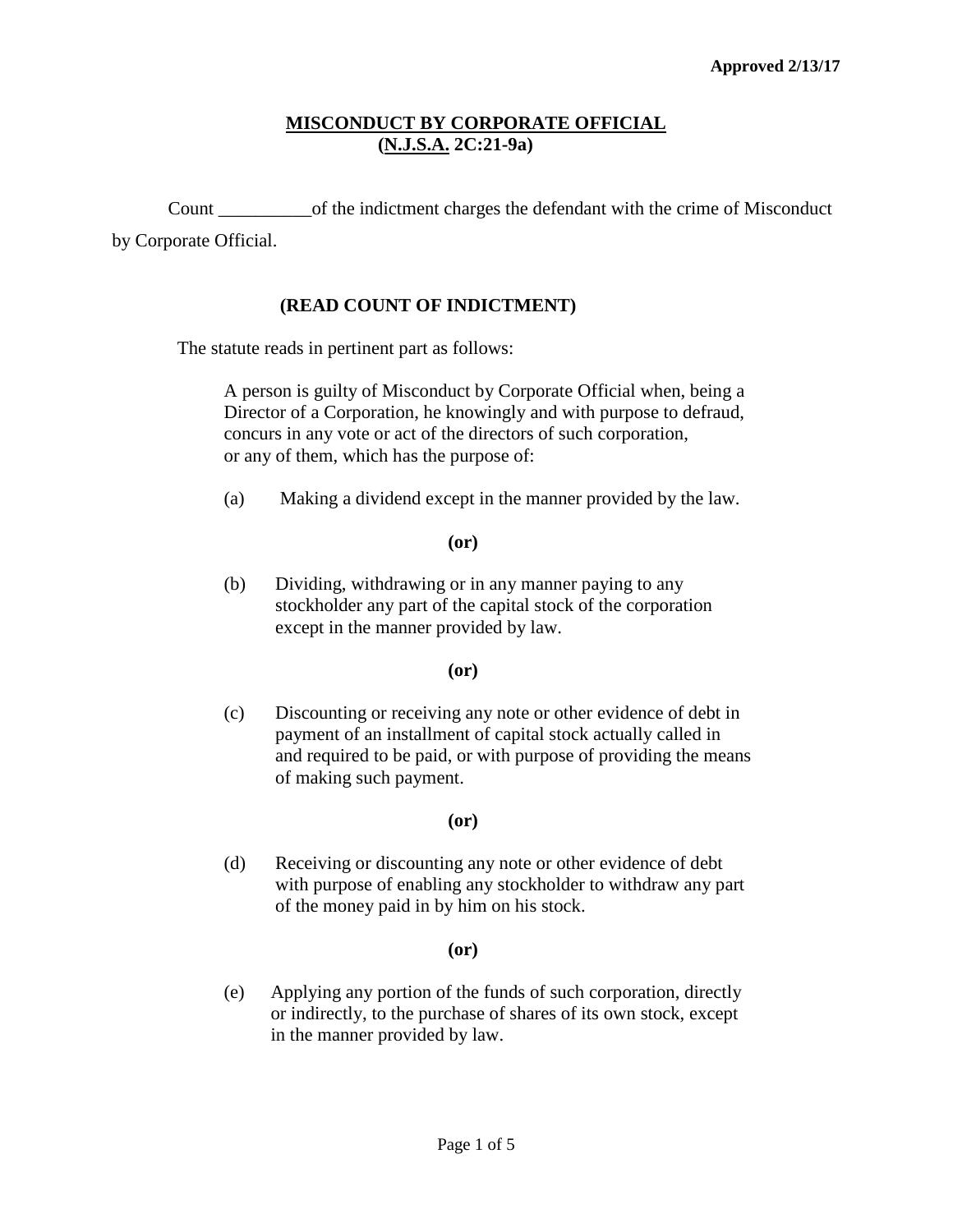In order for you to find the defendant guilty of the crime of Misconduct by Corporate Official, the State must prove beyond a reasonable doubt the following elements:

- 1. That the defendant was a Director of a Corporation.
- 2. That he/she knowingly with purpose to defraud did concur in any vote or act of the Directors of such Corporation or any of them, which had the purpose of:

# **[CHOOSE AS APPROPRIATE]**

(a) Making a dividend except in the manner provided by law.

## **(or)**

(b) [Dividing], [withdrawing] or [in any manner paying to any Stockholder] (**Choose appropriate**) any part of the capital stock of the corporation except in the manner provided by law.

## **(or)**

(c) [Discounting], [Receiving] (**Choose appropriate**), any note or other evidence of debt in payment of an installment of capital stock actually called in and required to be paid, or with the purpose of providing the means of making such payment.

## **(or)**

(d) [Receiving] or [discounting] (**Choose appropriate**) any note or other evidence of debt with purpose of enabling any stockholder to withdraw any part of the money paid by him/her on his/her stock.

## **(or)**

(e) Applying any portion of funds of such Corporation, directly or indirectly, to the purchase of shares of its own stock, except in the manner provided by law.

 First, the State must prove beyond a reasonable doubt that (**defendant**) was a Corporate Official of (**name the corporation**) and was further the/a Director of said Corporation.

"Corporation" is an entity having authority under law to act as a single person distinct from the shareholders who own it and having rights to issue stock and exist indefinitely; a group or successor of persons established in accordance with legal rules into a legal or juristic person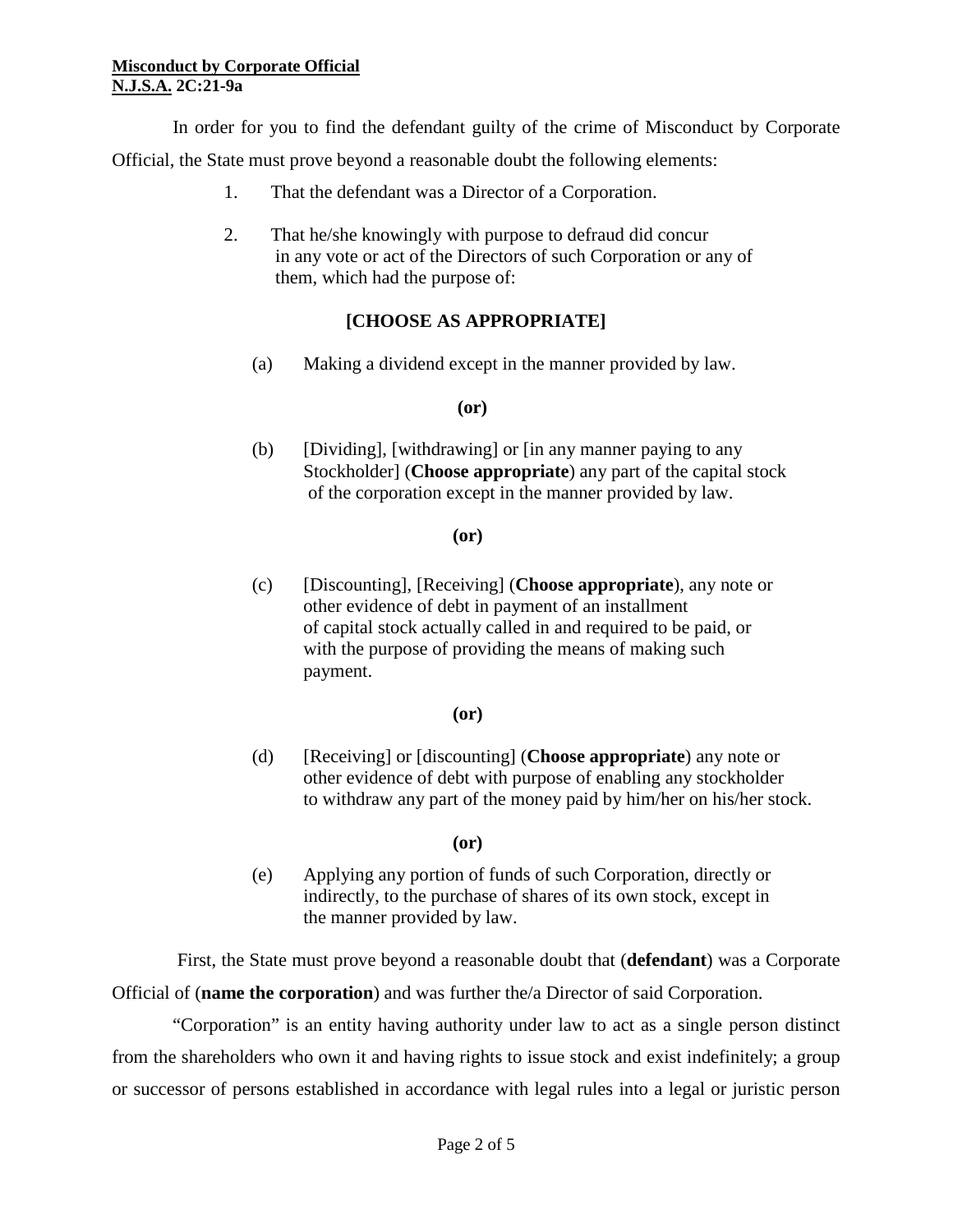that has a legal personality distinct from the natural persons who make it up, exists indefinitely apart from them, and has the legal powers that its constitution gives it.<sup>[1](#page-2-0)</sup>

A Corporate Official or Corporate Officer is a person elected or appointed by the Board of Directors to manage the daily operations of a corporation, such as a CEO, president, secretary or treasurer.<sup>[2](#page-2-1)</sup> The officers of a corporation shall consist of a president, a secretary, a treasurer, and if desired, a chairman of the Board, one or more vice-presidents, and such other officers that may be prescribed by the by-laws. Unless otherwise provided in the by-laws, the officers shall be elected by the board.<sup>[3](#page-2-2)</sup>

A Director of a Corporation is one who manages, guides, or orders; a chief administrator;<sup>[4](#page-2-3)</sup> a person appointed or elected to sit on a board that manages the affairs of a corporation or other organization by electing and exercising control over its officers.<sup>[5](#page-2-4)</sup>

 Second, the State must prove beyond a reasonable doubt that (**defendant**) knowingly with purpose to defraud did concur in any vote or act of the Directors of such Corporation or any of them, [with the purpose of making a dividend except in the manner provided by law]; [**or** (dividing), (withdrawing) or (in any manner paying to any stockholder) (**Choose appropriate**) any part of the capital stock of the corporation except in the manner provided by law]; [**or** (discounting), (receiving) (**Choose appropriate**) any note, or any other evidence of debt in payment of an installment of capital stock actually called in and required to be paid, or with purpose of providing the means of making such payment]; [**or** (receiving) or (discounting) (**Choose appropriate**) any note or other evidence of debt with the purpose of enabling any stockholder to withdraw any part of the money paid by him/her on his/her stock]; [**or** applying any portion of funds of such corporation, directly or indirectly, to the purchase of shares of its own stock, except in the manner prescribed by law].

 A person acts knowingly when he/she is aware that it is practically certain that his/her conduct will purposely defraud. A person acts knowingly with respect to the nature of his/her conduct or the attended circumstances if he/she is aware that his/her conduct is of that nature, or that such circumstances exist or he/she is aware of the high probability of their existence. A

 $\frac{1}{1}$ <sup>1</sup> Black's Law Dictionary (9<sup>th</sup> ed. 2009); for additional reference, see also N.J.S.A. 14A:1-2.1(g).

<span id="page-2-1"></span><span id="page-2-0"></span><sup>2</sup> Black's Law Dictionary (9<sup>th</sup> ed. 2009); for additional reference, see also "Director," N.J.S.A.  $14A:1-2.1(h).$ 

<span id="page-2-2"></span> $\frac{3}{4}$  N.J.S.A. 14A:1-2.1(h).

<span id="page-2-3"></span> $\frac{4}{5}$  Black's Law Dictionary (9<sup>th</sup> ed. 2009).

<span id="page-2-4"></span><sup>5</sup> N.J.S.A. 14A:1-2.1(g).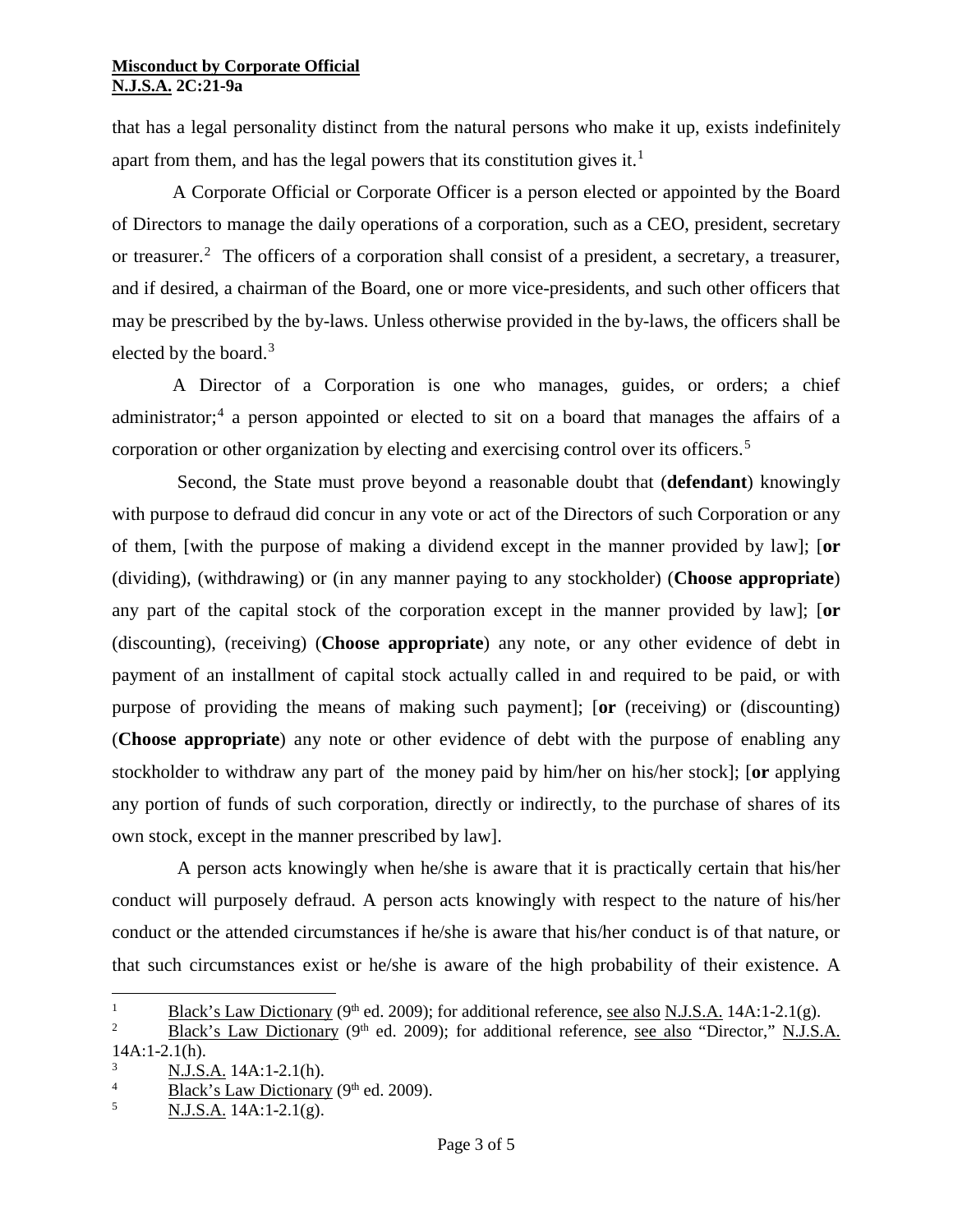person acts knowingly as to the result of his/her conduct if he/she is aware that it is practically certain that his/her conduct will cause such result. "Knowing," "with knowledge," or equivalent terms have the same meaning.

 A person acts purposely with respect to the nature of his/her conduct or a result thereof if it is his/her conscious object to engage in conduct of that nature or to cause such a result. A person acts purposely with respect to attendant circumstances if he/she is aware of such circumstances or he/she believes or hopes that they exist.

 Knowing and purpose are conditions of the mind. They cannot be seen. They can only be determined by inference from the defendant's conduct, words or acts. A state of mind is rarely susceptible of direct proof but must ordinarily be inferred from the facts. Therefore, it is not necessary that the State produce witnesses to testify that an accused said that he/she had a certain state of mind when he/she did a particular thing. It is within your power to find that such proof has been furnished beyond a reasonable doubt by inference which may arise from the nature of his/her acts and conduct and from all he/she said and did at a particular time and place and from all surrounding circumstances established by the evidence.

To" defraud" means to deprive a person of property or any interest, estate, or right by deceit or artifice, to cheat.<sup>[6](#page-3-0)</sup>

 A "vote" means the expression of one's preference or opinion in a meeting or election by ballot, show of hands, or other type of communication.<sup>[7](#page-3-1)</sup>

# **[CHARGE AS APPLICABLE]**

 "Dividend" or "Making a dividend" means a portion of the company's earnings or profits distributed pro rata to its shareholders, usually in the form of cash or additional shares.<sup>[8](#page-3-2)</sup>

 "Stockholder" is one who owns or holds a share or shares in a company, especially a corporation. Also termed "shareholder."<sup>[9](#page-3-3)</sup> "Shareholder" means one who is a holder of record of shares in a corporation.<sup>[10](#page-3-4)</sup>

 "Capital Stock of Corporation" means the total shares of stock that a corporation may issue under its charter or articles of incorporation, including both common stock and preferred

<span id="page-3-0"></span><sup>&</sup>lt;sup>6</sup> Black's Law Dictionary (4<sup>th</sup> ed. 1968).

<span id="page-3-1"></span><sup>&</sup>lt;sup>7</sup> Black's Law Dictionary (9<sup>th</sup> ed. 2009); for additional reference, <u>see also N.J.S.A.</u> 14A:1-2.1(r).

<span id="page-3-2"></span><sup>&</sup>lt;sup>8</sup> Black's Law Dictionary (9<sup>th</sup> ed. 2009); for additional reference, <u>see also N.J.S.A.</u> 14A:7-15.<br><sup>9</sup> Black's Law Dictionary (9<sup>th</sup> ed. 2009); for additional reference, see also N.J.S.A. 14A:1-2.10

<span id="page-3-3"></span> $\frac{9}{10}$  Black's Law Dictionary (9<sup>th</sup> ed. 2009); for additional reference, <u>see also N.J.S.A.</u> 14A:1-2.1(l).

<span id="page-3-4"></span>N.J.S.A. 14A:1-2.1(l).